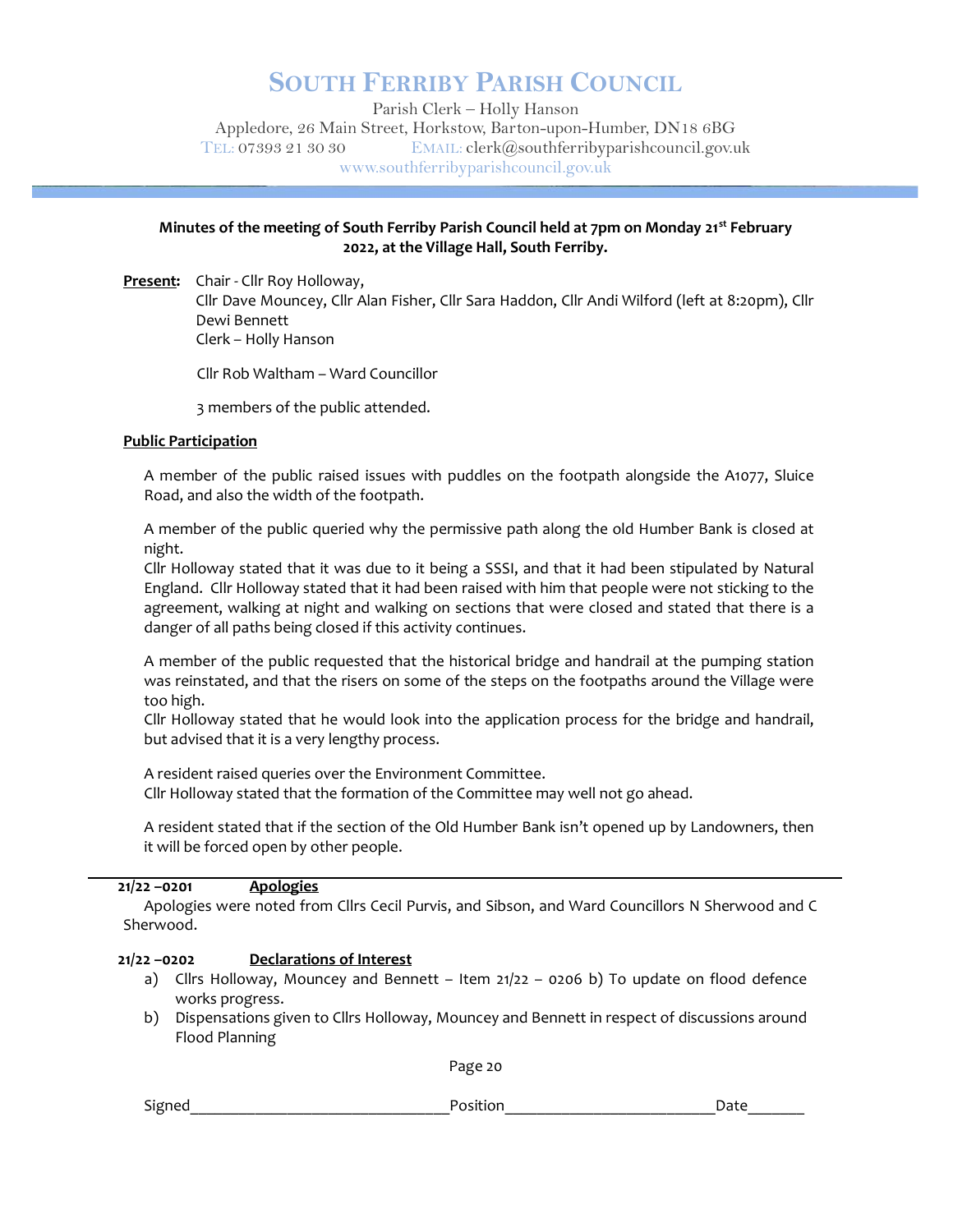## 21/22 – 0203 Minutes of Previous meeting

Resolved – That the minutes of the Parish Council meeting held on Monday  $7<sup>th</sup>$  November 2021 were reviewed and agreed as an accurate and true record and signed accordingly.

## 21/22 - 0204 Report from Ward Councillors

Cllr Waltham gave an update stating that the target date for determination by NLC on the DMMO for the Humber Bank was November 2022, but that regardless of the outcome of that determination it was likely to be appealed.

NLC are looking at ways to roll out the new national policy for vaccination of younger children, with second jabs for 12 – 15yr olds being done in schools.

The consultation on the Barton Bypass ended on Friday 18<sup>th</sup> February.

The Just Go bus service booking system has been updated to allow more than one person to book a journey going to the same place at the same time.

NLC Wheels to Work scheme is making electric scooters available for a monthly charge for those people struggling to access work or education.

Budget meetings would be taking place over the forthcoming week.

Councillors raised issues with the cleaning of the toilets at the EA depot, and the fact that the EA car park is locked the majority of the time.

## $21/22 - 0205$  Highways & Footpaths

- a) Councillors discussed progress since the Village Highways Site Visit see list of outstanding issues in Appendix
- b) No other highways and footpath issues were raised.

#### 21/22 - 0206 Environment Matters - CEMEX, Flood Defences, Village Environment

a) Cllr Haddon gave an update on CEMEX stating that signed leases for the MUGA and Bowls Club had now been received.

CEMEX are still paying for their full permit as a cement plant which expires in 2023. It is currently being used as a depot with an on-site manager and security, as well as being utilised for police training.

- b) Updating on the Flood Defences, Cllr Haddon stated that the gate across the A1077 will be closed early in the morning on 8<sup>th</sup> May. Triggers for activating the gate in the event of a flood warning are not currently known.
- c) Cllr Holloway reported that trees had been planted in the football field and around the MUGA in mitigation by the EA

#### 21/22 – 0207 Wellbeing and Community Matters

- a) There was no update on the Community Wellbeing and Support Network.
- b) No other Community Matters were discussed.

#### $21/22 - 0208$  Planning

- a) No planning applications received.
- b) No planning decisions received.
- c) No other planning matters were discussed

#### 21/22 – 0209 Community Facilities and Open Space Management

Page 21

Signed and the state of the state of the state of the state of the state of the state of the state of the state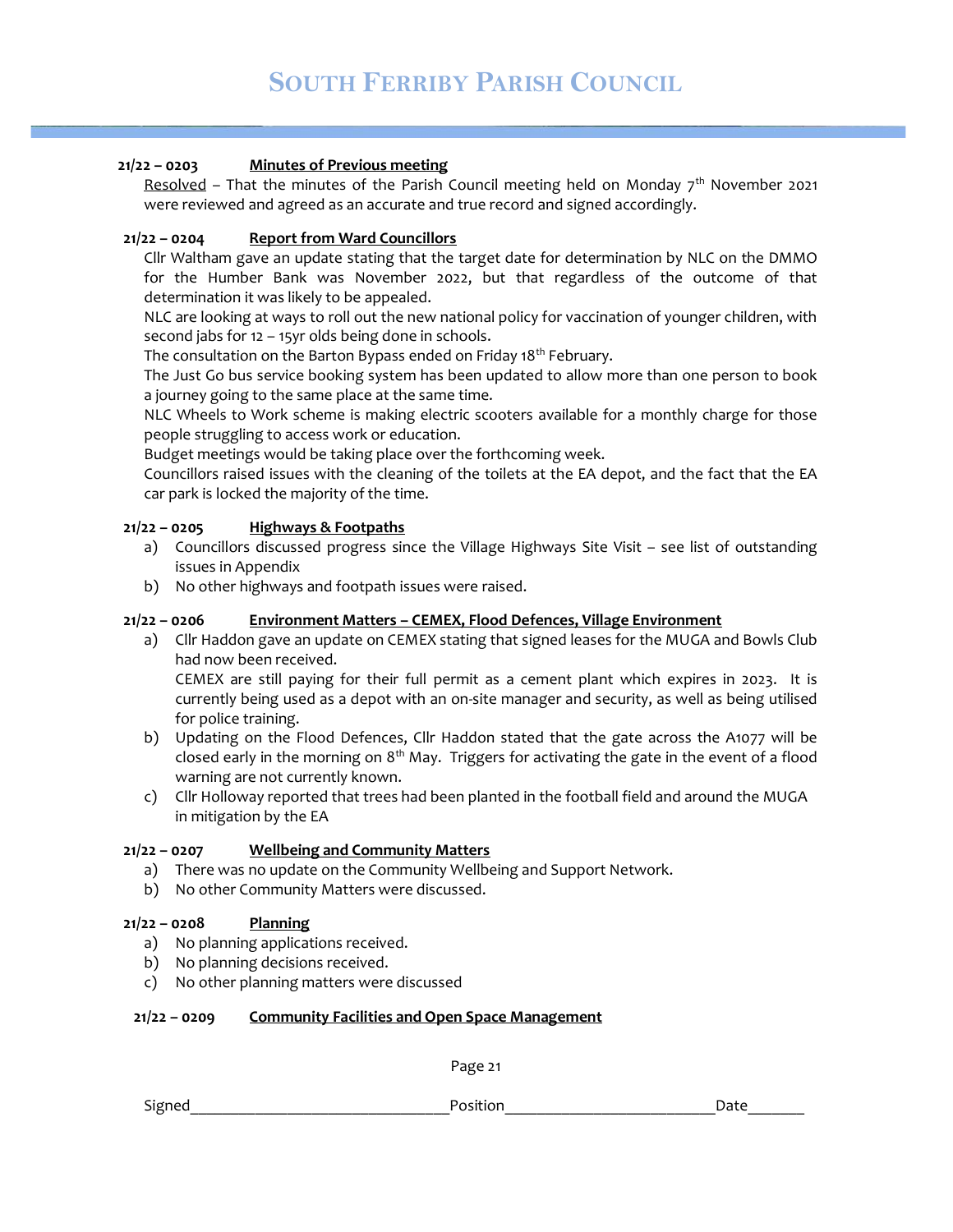# SOUTH FERRIBY PARISH COUNCIL

- a) Councillors discussed the management of Beaulah Courts highlighting that the moss needed treating, and that the gates to the MUGA would be reinstalled.
- b) Councillors received an update from Cllr Fisher.
- c) Cllr Mouncey updated on flower beds and open space management. i) Councillors reviewed sponsorship and spending to date ii) A budget of £500 was requested for planting over the forthcoming month.

Resolved - Cllr Holloway proposed a £500 budget for Open Space spending, this was seconded by Cllr Haddon.

iii) Councillors discussed entry into Best Kept Village and East Midlands in Bloom

## 21/22 – 0210 Jubilee 2022

a) Councillors discussed the Jubilee and plans to light a beacon on the Cliff, together with making funds available for the Village to organise celebrations it was proposed that up to £1,500 be made available for this.

Resolved – To formally register the Beacon lighting, and make a budget of £1,500 for those that wished to apply for a grant to organise celebrations for the Village.

## 21/22 - 0211 2013 Flood Archive Project - flooding to rebuilding defences

a) Cllr Haddon presented proposals for a project to document the 2013 flood and the building of the Flood Defences, proposing that the whole Village receive a copy of the final booklet. Cllr Haddon stated that there was an opportunity for funding from NLC to support with this. All Councillors were in favour of the proposals.

Resolved – Cllr Haddon to proceed with collating information and applying for funding from NLC.

## 21/22 – 0212 Registration of Parish Council Land

a) Councillors discussed registering the parcels of land around the Village that were owned by the Parish Council. There is some work to be done to map the areas. It was agreed that a new solicitor be engaged for the registrations due to the issues experienced with the leases.

## 21/22 – 0213 NLC Support Grant

a) Councillors discussed the NLC Support Grant and terms of acceptance.

Resolved – To accept the NLC Support Grant and terms of acceptance

## 21/22 – 0214 Town and Parishes Code of Conduct

a) Councillors reviewed and considered for adoption the updated Town and Parishes Code of Conduct received from NLC

Resolved – to adopt the updated Town and Parishes Code of Conduct received from NLC

#### 21/22 – 0215 Clerk's Report

a) The Clerk reported on items requiring attention since the November meeting on any subject not separately on the Agenda.

#### $21/22 - 0216$  Accounts

a) Current financial position reviewed by all Councillors.

Resolved –That the Financial Summary and Bank Reconciliation be noted and signed by Cllr Holloway.

b) Bank statements reviewed by all Councillors.

Resolved –That the document be noted and signed by Cllr Holloway.

Page 22

Signed **Example 2** and the set of the Position of the Second Date of the Second Second Position of the Second Second Second Second Second Second Second Second Second Second Second Second Second Second Second Second Second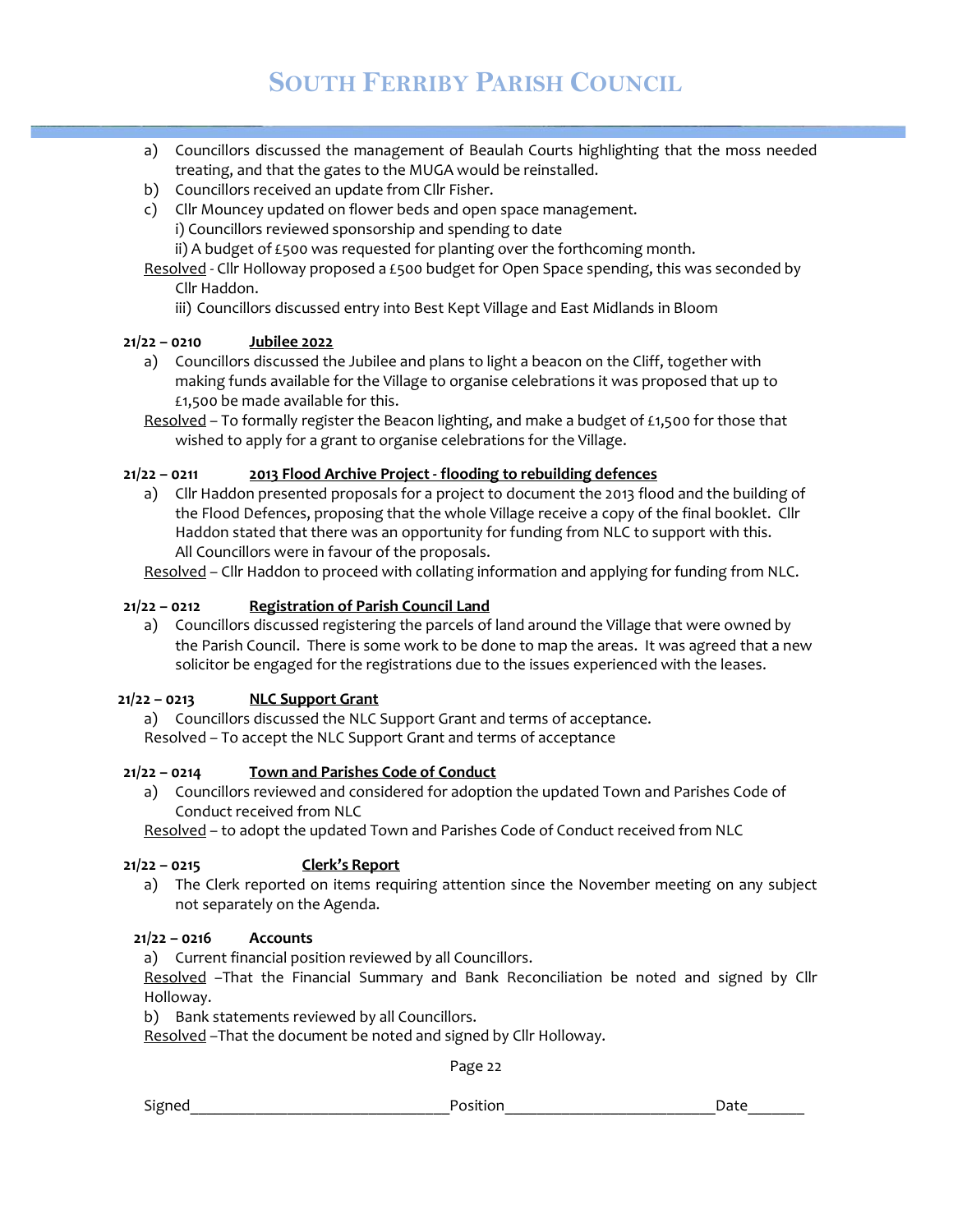# SOUTH FERRIBY PARISH COUNCIL

## Councillors noted the following invoices already paid:

- c)  $14^{th}$  December 2021 Barton Building Supplies Paint and equipment £31.98
- d)  $14^{th}$  December 2021 HMRC P32 Q3 £4.20
- e) 14th December 2021 Holly Hanson Clerk Wages & Expenses
- f)  $21^{st}$  December 2021 Autela Q3 Payroll £50.40
- g)  $20^{th}$  January 2022 Low Villages News Annual Donation £300.00 S137 Payment

Councillors approved the following invoices for payment:

h) Lawn N Order – Snickett and Football Field Hedges - £420.00

## 21/22 - 0216 Ongoing, Minor Items, Correspondence and Agenda Items for the next meeting

- a) There was no progress on items not requiring decision and resolution, not otherwise detailed on the agenda
- b) There were no items of correspondence
- d) The following items to be submitted the Low Villages News: Flowerbed volunteer support, Leases, tree planting and the flood archive
- e) No items were put forward for the March agenda.

## 21/22 - 0217 Date and time of forthcoming meetings

a) The next meeting of South Ferriby Parish Council will be held on Monday 14<sup>th</sup> March 2022.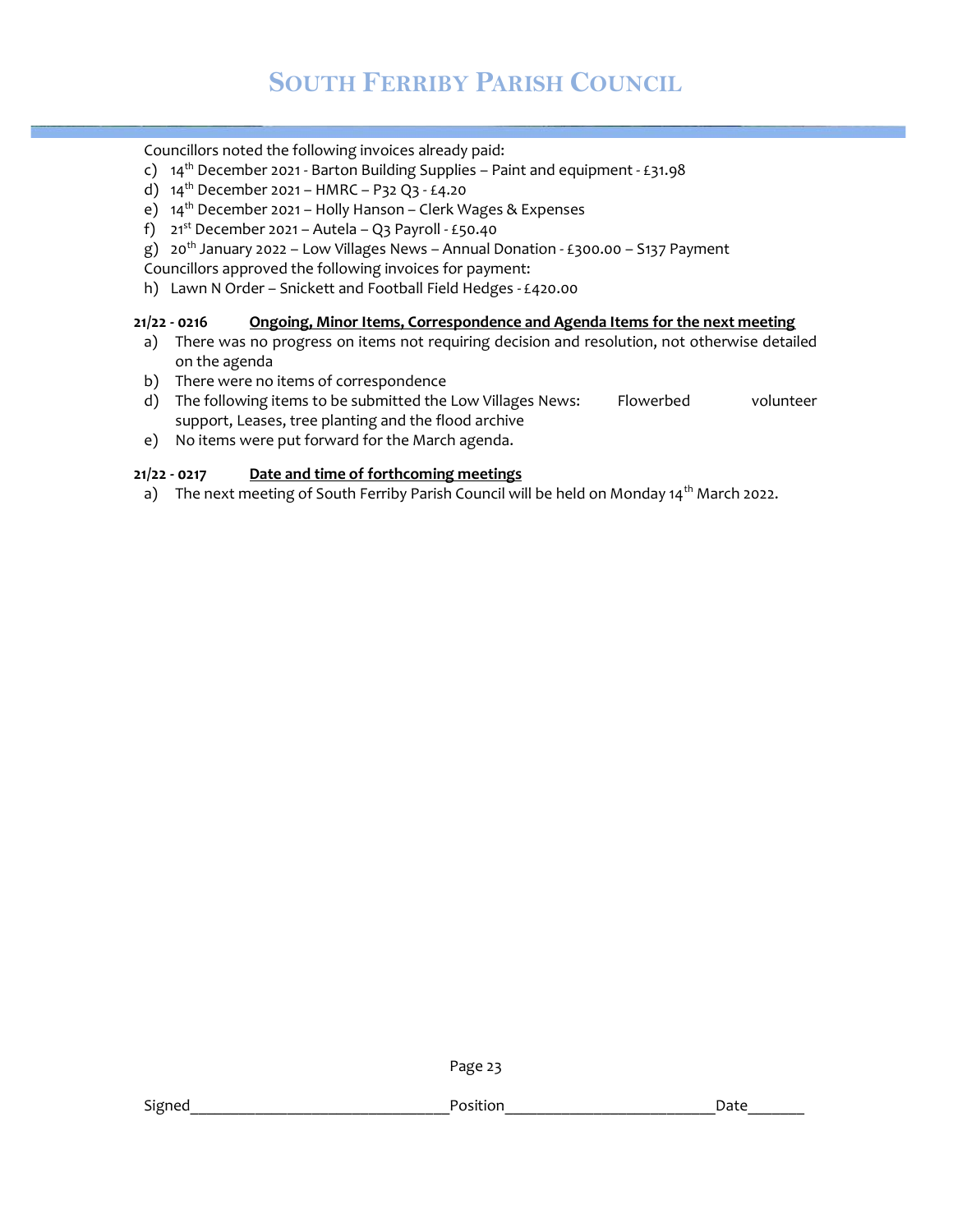## 21/22 - 0218 Councillors resolved to exclude the public and press in accordance with the Public Bodies (Admission to Meetings) Act 1960 s1(2) due to the confidential nature of the items to be discussed.

- a) Councillors discussed changes to Clerk's terms of employment.
- b) To authorise payment of Clerk's Salary and expenses.

Resolved - To pay Clerk's salary and expenses.

c) Councillors discussed land policy and resolved any action.